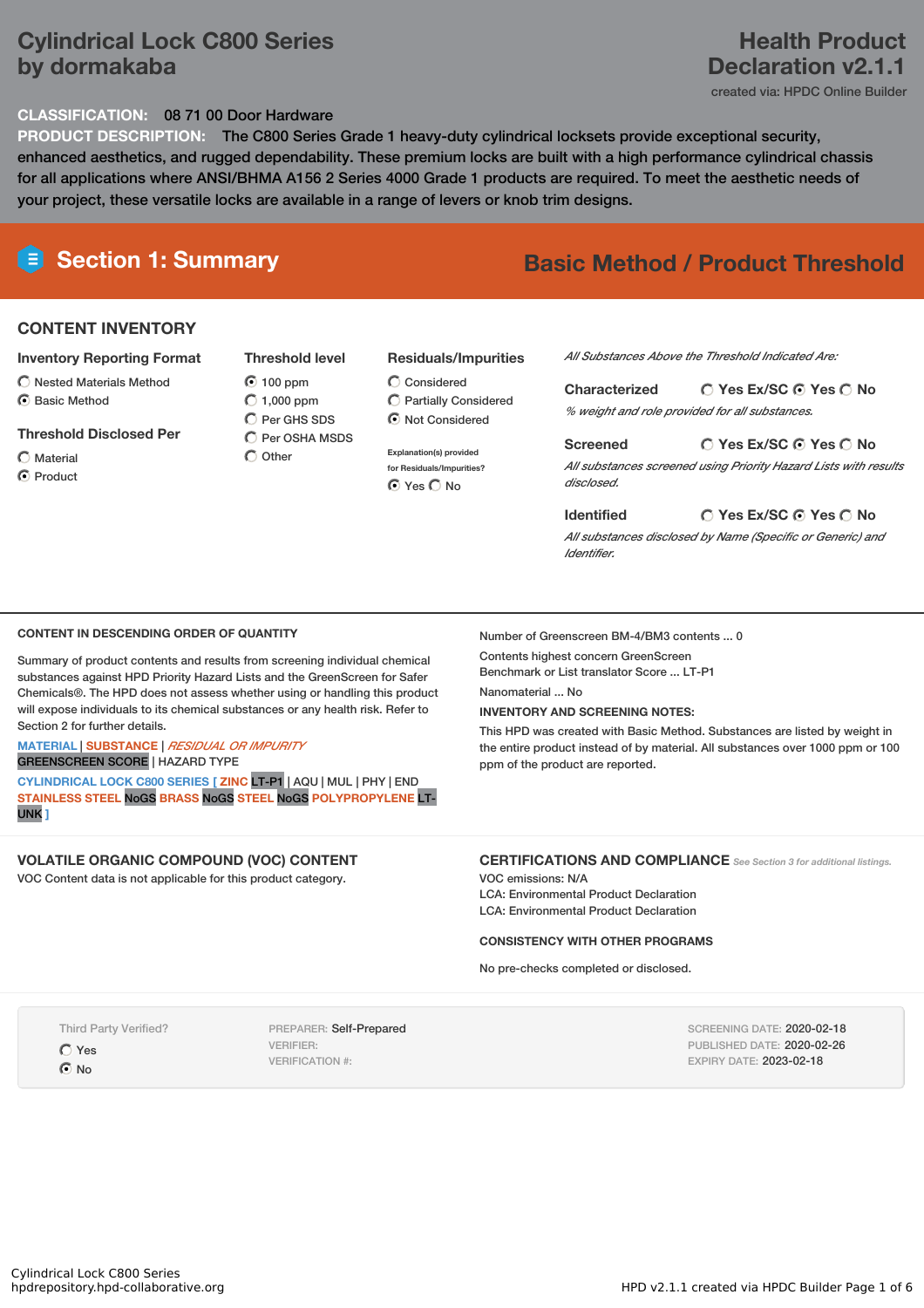This section lists contents in a product based on specific threshold(s) and reports detailed health information including hazards. This HPD *uses the inventory method indicated above, which is one of three possible methods:*

- *Basic Inventory method with Product-level threshold.*
- *Nested Material Inventory method with Product-level threshold*
- *Nested Material Inventory method with individual Material-level thresholds*

Definitions and requirements for the three inventory methods and requirements for each data field can be found in the HPD Open *Standard version 2.1.1, available on the HPDC website at: [www.hpd-collaborative.org/hpd-2-1-1-standard](https://www.hpd-collaborative.org/hpd-2-1-1-standard)*

#### **CYLINDRICAL LOCK C800 SERIES**

PRODUCT THRESHOLD: 100 ppm **RESIDUALS** AND IMPURITIES CONSIDERED: No

RESIDUALS AND IMPURITIES NOTES: No residuals or impurities are expected in these materials at or above the inventory threshold. dormakaba products consist of finished components, and no chemical reactions are needed to develop our products.

OTHER PRODUCT NOTES: -

# **ZINC** ID: **7440-66-6** HAZARD SCREENING METHOD: **Pharos Chemical and Materials Library** HAZARD SCREENING DATE: **2020-02-18** %: **41.11** GS: **LT-P1** RC: **Both** NANO: **No** ROLE: **Lock chassis components and levers** HAZARD TYPE **AGENCY AND LIST TITLES AGENCY AND LIST TITLES** ACUTE AQUATIC EU - GHS (H-Statements) H400 - Very toxic to aquatic life CHRON AQUATIC EU - GHS (H-Statements) H410 - Very toxic to aquatic life with long lasting effects MULTIPLE German FEA - Substances Hazardous to **Waters** Class 2 - Hazard to Waters PHYSICAL HAZARD (REACTIVE) EU - GHS (H-Statements) H250 - Catches fire spontaneously if exposed to air PHYSICAL HAZARD (REACTIVE) EU - GHS (H-Statements) H260 - In contact with water releases flammable gases which may ignite spontaneously ENDOCRINE TEDX - Potential Endocrine Disruptors Potential Endocrine Disruptor

SUBSTANCE NOTES: Die-cast lock components. The hazards associated with zinc are dependent upon the form in which zinc is provided. As zinc is inert upon receipt by dormakaba and unlikely to leach from the lock into the environment, the risk of exposure to zinc components is negligible and the listed hazards can be deemed irrelevant to the end-user.

| <b>STAINLESS STEEL</b>                                         |                               |                    |                                   | ID: 12597-68-1                                                |  |  |  |  |
|----------------------------------------------------------------|-------------------------------|--------------------|-----------------------------------|---------------------------------------------------------------|--|--|--|--|
| HAZARD SCREENING METHOD: Pharos Chemical and Materials Library |                               |                    | HAZARD SCREENING DATE: 2020-02-18 |                                                               |  |  |  |  |
| %: $26.67$                                                     | GS: NoGS                      | RC:<br><b>Both</b> | NANO:<br><b>No</b>                | ROLE: Lock chassis components, latch<br>components and strike |  |  |  |  |
| <b>HAZARD TYPE</b>                                             | <b>AGENCY AND LIST TITLES</b> |                    | WARNINGS                          |                                                               |  |  |  |  |
| None found                                                     |                               |                    |                                   | No warnings found on HPD Priority Hazard Lists                |  |  |  |  |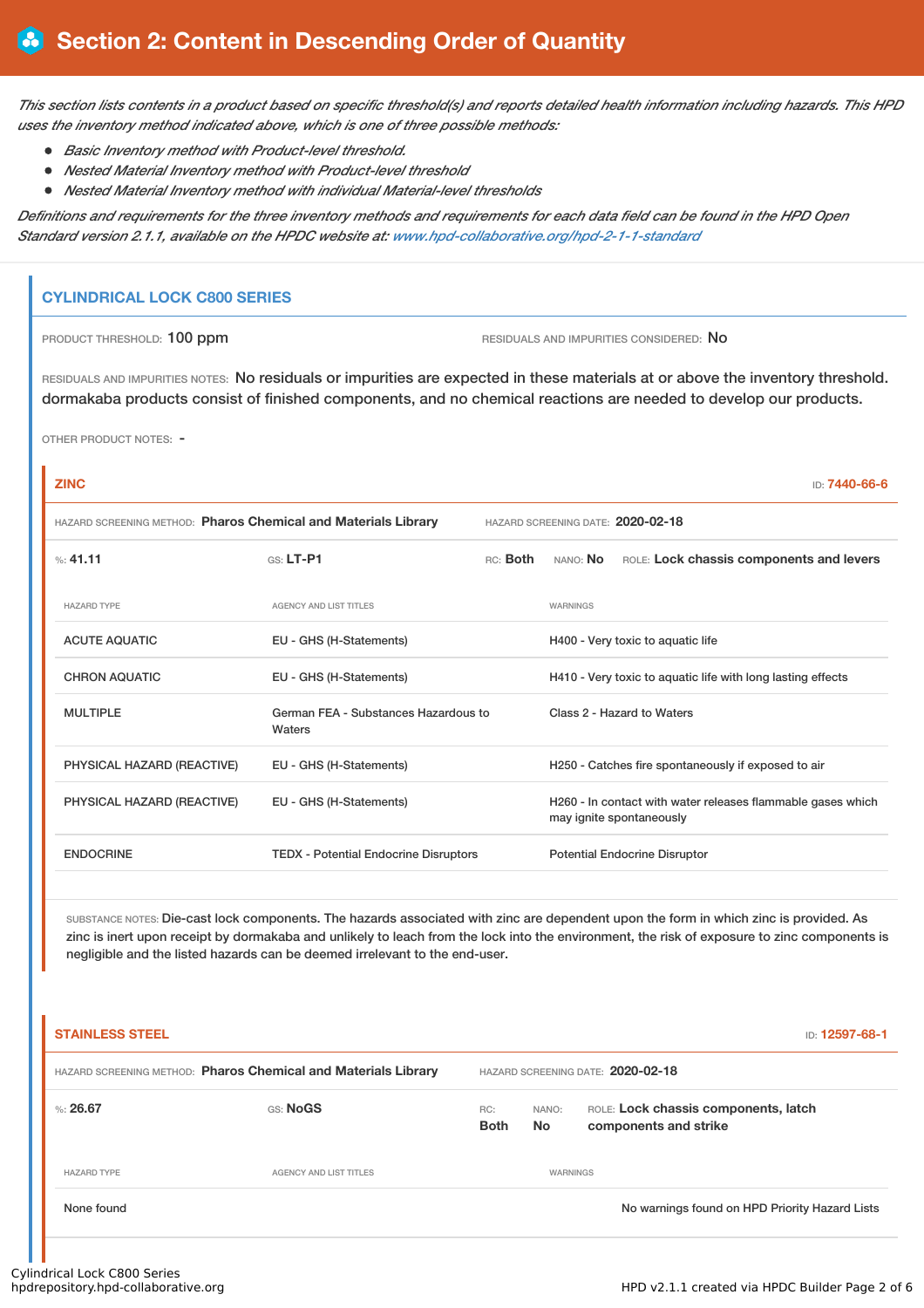| <b>BRASS</b>              |                                                                |                                                                                                                 |                                                  |                                   |          |  |  | ID: 12597-71-6      |  |
|---------------------------|----------------------------------------------------------------|-----------------------------------------------------------------------------------------------------------------|--------------------------------------------------|-----------------------------------|----------|--|--|---------------------|--|
|                           | HAZARD SCREENING METHOD: Pharos Chemical and Materials Library |                                                                                                                 | HAZARD SCREENING DATE: 2020-02-18                |                                   |          |  |  |                     |  |
| %:16.79                   | GS: NoGS                                                       |                                                                                                                 | ROLE: Cylinder and roses<br>RC: Both<br>NANO: No |                                   |          |  |  |                     |  |
| <b>HAZARD TYPE</b>        | <b>AGENCY AND LIST TITLES</b>                                  |                                                                                                                 | WARNINGS                                         |                                   |          |  |  |                     |  |
| None found                |                                                                |                                                                                                                 | No warnings found on HPD Priority Hazard Lists   |                                   |          |  |  |                     |  |
| SUBSTANCE NOTES: -        |                                                                |                                                                                                                 |                                                  |                                   |          |  |  |                     |  |
|                           |                                                                |                                                                                                                 |                                                  |                                   |          |  |  |                     |  |
| <b>STEEL</b>              |                                                                |                                                                                                                 |                                                  |                                   |          |  |  | ID: 12597-69-2      |  |
|                           | HAZARD SCREENING METHOD: Pharos Chemical and Materials Library | HAZARD SCREENING DATE: 2020-02-18                                                                               |                                                  |                                   |          |  |  |                     |  |
| %: 14.91                  | GS: NoGS                                                       | ROLE: Lock chassis components, latch<br>RC:<br>NANO:<br><b>Both</b><br><b>No</b><br>components and rose inserts |                                                  |                                   |          |  |  |                     |  |
| <b>HAZARD TYPE</b>        | AGENCY AND LIST TITLES                                         |                                                                                                                 | WARNINGS                                         |                                   |          |  |  |                     |  |
| None found                |                                                                | No warnings found on HPD Priority Hazard Lists                                                                  |                                                  |                                   |          |  |  |                     |  |
| <b>SUBSTANCE NOTES: -</b> |                                                                |                                                                                                                 |                                                  |                                   |          |  |  |                     |  |
|                           |                                                                |                                                                                                                 |                                                  |                                   |          |  |  |                     |  |
|                           |                                                                |                                                                                                                 |                                                  |                                   |          |  |  |                     |  |
| <b>POLYPROPYLENE</b>      |                                                                |                                                                                                                 |                                                  |                                   |          |  |  | ID: 9003-07-0       |  |
|                           | HAZARD SCREENING METHOD: Pharos Chemical and Materials Library |                                                                                                                 |                                                  | HAZARD SCREENING DATE: 2020-02-18 |          |  |  |                     |  |
| % 0.52                    | GS: LT-UNK                                                     |                                                                                                                 |                                                  | RC: None                          | NANO: No |  |  | ROLE: Lock cylinder |  |

None found Nowarnings found on HPD Priority Hazard Lists

SUBSTANCE NOTES: Lock component made from a commonly used plastic. Users operating the lock are not exposed to the polypropylene components, which are fully contained by the metal encasement of the lock. As such, the actual risks associated with the lock's installation and use in a building are minimal and the listed hazards can be deemed irrelevant to the end-user.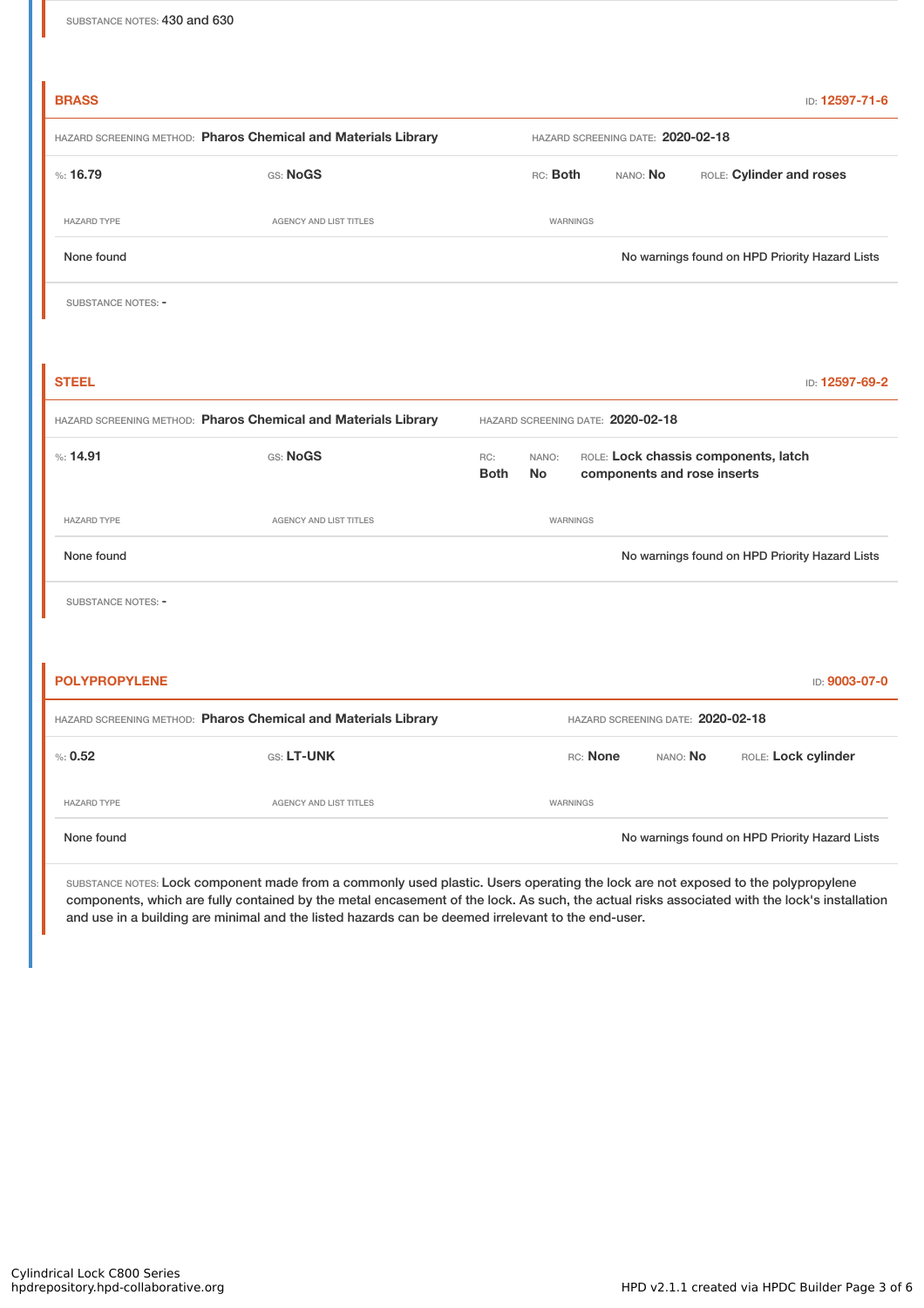This section lists applicable certification and standards compliance information for VOC emissions and VOC content. Other types of health *or environmental performance testing or certifications completed for the product may be provided.*

| <b>VOC EMISSIONS</b>                                                                                                                                                                                                                     | N/A                               |                     |                                                |                                                    |                                               |  |
|------------------------------------------------------------------------------------------------------------------------------------------------------------------------------------------------------------------------------------------|-----------------------------------|---------------------|------------------------------------------------|----------------------------------------------------|-----------------------------------------------|--|
| CERTIFYING PARTY: Self-declared<br>APPLICABLE FACILITIES: This HPD is for a product that<br>is NOT liquid/wet applied.<br><b>CERTIFICATE URL:</b>                                                                                        | <b>ISSUE DATE: 2020-01-</b><br>21 | <b>EXPIRY DATE:</b> | CERTIFIER OR LAB: N/A                          |                                                    |                                               |  |
| <b>CERTIFICATION AND COMPLIANCE NOTES:</b>                                                                                                                                                                                               |                                   |                     |                                                |                                                    |                                               |  |
| <b>LCA</b><br><b>Environmental Product</b><br><b>Declaration</b>                                                                                                                                                                         |                                   |                     |                                                |                                                    |                                               |  |
| CERTIFYING PARTY: Third Party<br>APPLICABLE FACILITIES: Leola, PA, USA<br><b>CERTIFICATE URL:</b><br>https://www.dormakaba.com/resource/blob/17258/6c50396b6ac3d945618a6377f3046675/epd-<br>ule-cl700-c800-series-ansi-locks-en-data.pdf |                                   |                     | <b>ISSUE</b><br>DATE:<br>$2014 -$<br>$10 - 28$ | <b>EXPIRY</b><br>DATE:<br>$2019 -$<br>$10 - 27$    | <b>CERTIFIER OR</b><br>LAB: UL<br>Environment |  |
| <b>CERTIFICATION AND COMPLIANCE NOTES:</b>                                                                                                                                                                                               |                                   |                     |                                                |                                                    |                                               |  |
| <b>LCA</b>                                                                                                                                                                                                                               |                                   |                     |                                                | <b>Environmental Product</b><br><b>Declaration</b> |                                               |  |
| CERTIFYING PARTY: Third Party<br>APPLICABLE FACILITIES: Leola, PA, USA<br><b>CERTIFICATE URL:</b>                                                                                                                                        |                                   |                     | <b>ISSUE</b><br>DATE:<br>$2014 -$              | <b>EXPIRY</b><br>DATE:<br>2020-                    | <b>CERTIFIER</b><br>OR LAB:<br>Institut       |  |

https://www.dormakaba.com/resource/blob/17254/f69810e4dbc652e2e9628501b379b47b/epdcl700-c800-series-ansi-locks-en-data.pdf 10-28 10-27 Bauen und Umwelt

CERTIFICATION AND COMPLIANCE NOTES:

# **Section 4: Accessories**

This section lists related products or materials that the manufacturer requires or recommends for installation (such as adhesives or fasteners), maintenance, cleaning, or operations. For information relating to the contents of these related products, refer to their *applicable Health Product Declarations, if available.*

No accessories are required for this product.

### **Section 5: General Notes**

dormakaba has resulted from the merger of the two well-established brands Dorma and Kaba, both known for their expertise in the area of smart and secure access solutions. Together we stand for more than 150 years of security and reliability. Our master brand dormakaba stands for our offering of products, solutions and services for secure

e.V. (IBU)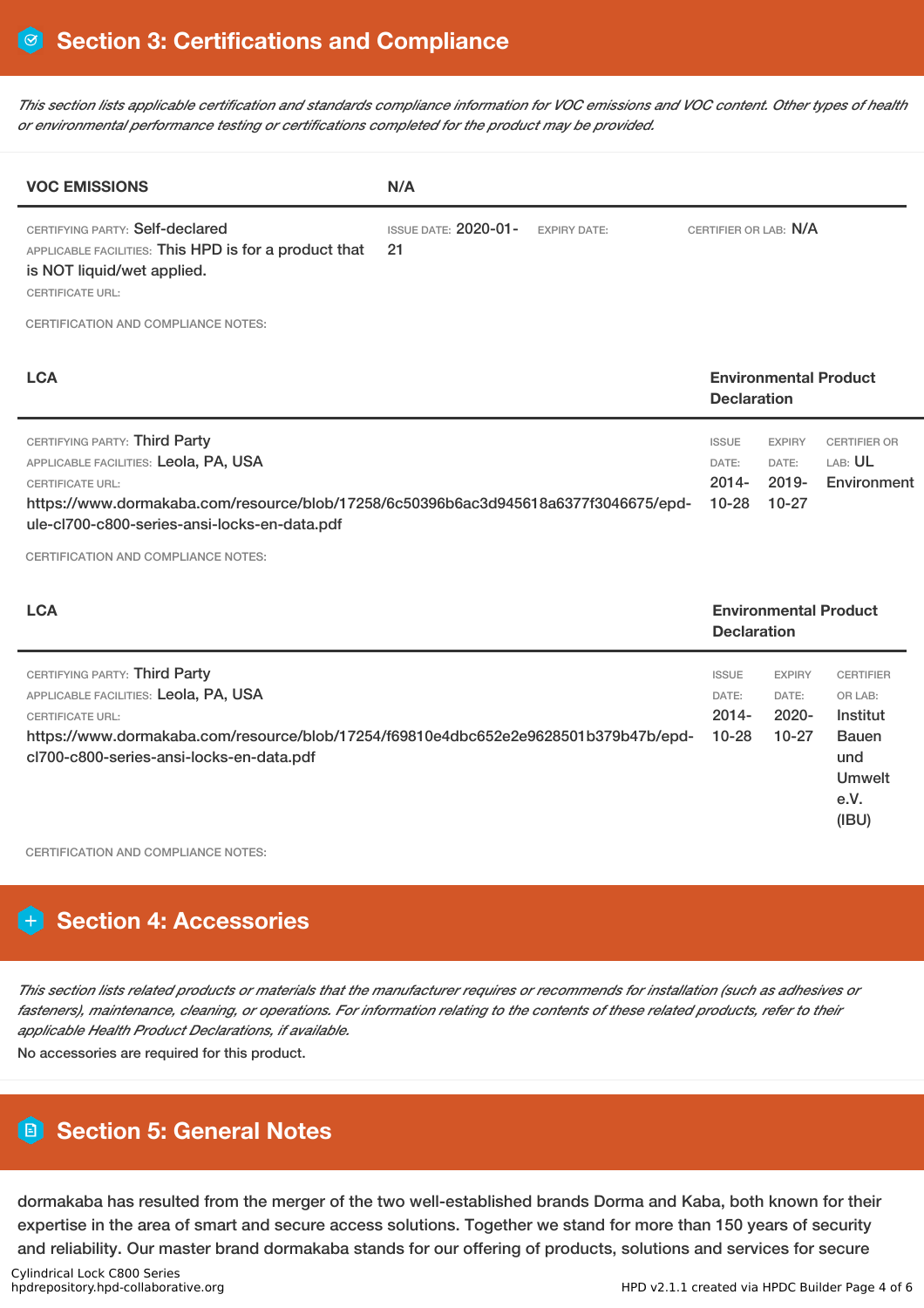access to buildings and rooms from a single source. Our global brand power supports us to become the trusted industry leader. For more information, please go to: www.dormakaba.com. The information contained in this HPD is to be used only as a voluntary information on our products. dormakaba makes no representation or warranty as to the completeness or accuracy of the information contained herein. The products and specifications set forth in this HPD are subject to change without notice and dormakaba disclaims any and all liability for such changes. The information contained herein is provided without warranties of any kind, either express or implied, and dormakaba disclaims any and all liability for typographical, printing, or production errors or changes affecting the specifications contained herein. dormakaba DISCLAIMS ALL WARRANTIES, EXPRESS OR IMPLIED, INCLUDING, BUT NOT LIMITED TO, THE IMPLIED WARRANTIES OF MERCHANTABILITY AND FITNESS FOR A PARTICULAR PURPOSE. IN NO EVENT WILL dormakaba BE LIABLE FOR ANY INCIDENTAL, INDIRECT OR CONSEQUENTIAL DAMAGES ARISING FROM THE SALE OR USE OF ANY PRODUCT. All sales of products shall be subject to dormakaba's applicable General Terms and Conditions, a copy of which will be provided by your local dormakaba organisation upon request.